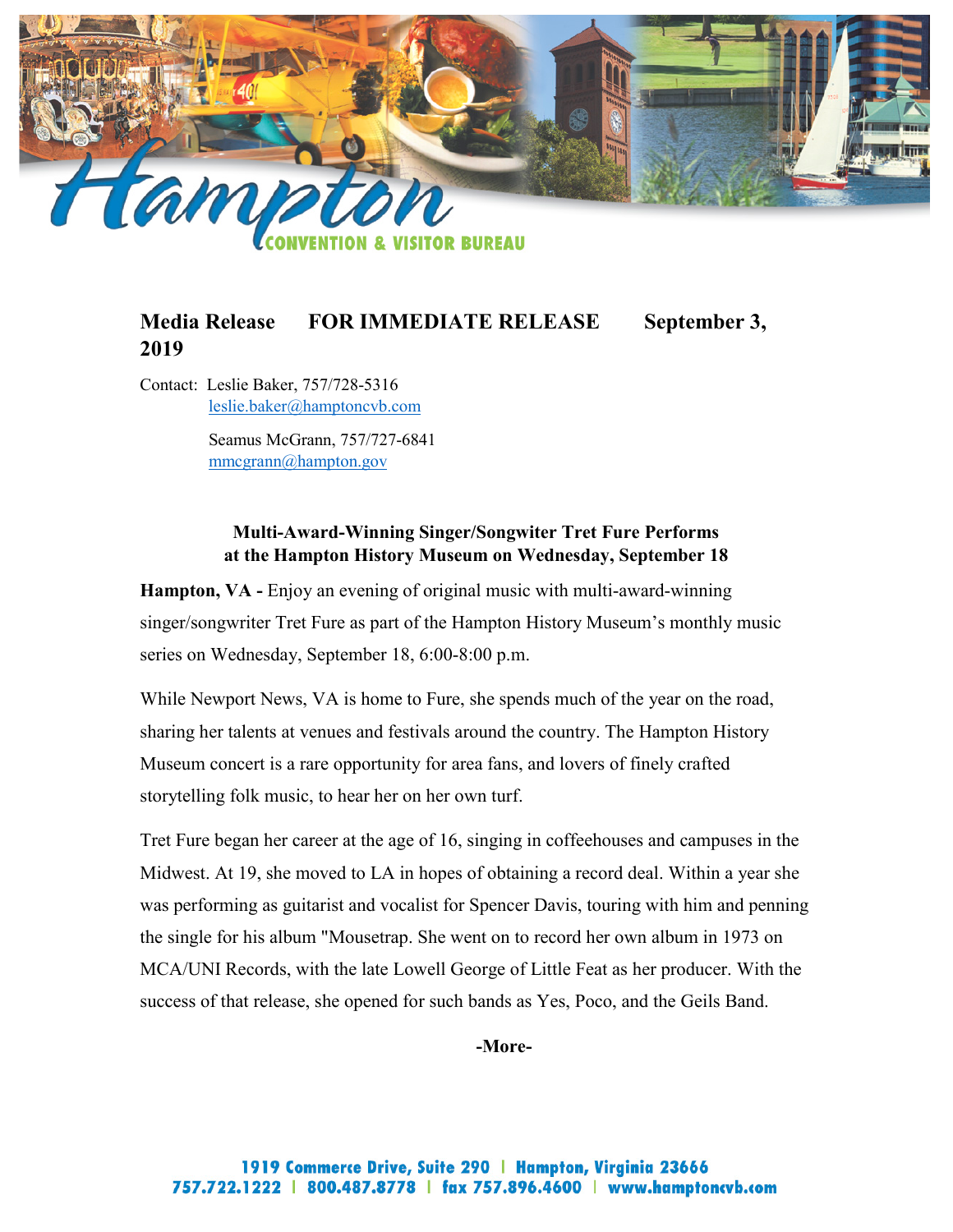# **Multi-Award Winning Singer/Songwriter tret Furer Performs at the Hampton History Museum on Wednesday, September 18 – Page 2**

A prolific artists in the contemporary singer-songwriter arena, Tret Fure has released 16 albums and CDs over the course of her 48 year career. In addition to being a gifted songwriter, Fure has engineered and produced countless recordings by a variety of artists, including her own work.

In the early 80s, Tret moved to the independent side of the industry discovering the blossoming genre known as Women's Music. She recorded with and produced some of the best of women's music including the legendary "Meg & Cris at Carnegie Hall" (1983). She worked as a duo with Cris Williamson throughout the 90s, producing, engineering and releasing 3 CDs together.

Now after 8 acoustic releases on her own label, Tomboy girl Records, she has reestablished herself in the folk world, winning the South Florida Folk Festival Singer/Songwriter Competition in 2 out of 3 categories, Best Overall and Best Up-Tempo Song, as well as the prestigious Jane Schliessman Award for Outstanding Contributions to Women's Music. In 2009, Tret was voted "Pride In The Arts Favorite Female/Lesbian Musician". In the same year she received the Janine C Rae Award for her work in Women's Music. She is also the #1 folk artist for Reverbnation in Newport News, VA. In 2017, Tret took 2nd place in the Musicians United to Protect Bristol Bay songwriting contest for her song "The Fishermen of Bristol Bay".

Her acclaimed solo releases include "Tret Fure" (1973), "Terminal Hold" (1984), "Edges of the Heart" (1986), "Time Turns the Moon" (1990), "Back Home" (2001) which took both album of the year and single of the year awards for 2001 from OutVoice Top 40, "My Shoes" (2003) in which Sing Out! Magazine says, "Fure's new solo venture signals her intent to do more than just move on. This album soars. She has never sounded better. This mature effort surely ranks among Fure's finest works and will be savored by oldtime fans and new fans alike." "Anytime Anywhere" (2005) and "True Compass" (2007) are both beautiful collections of songs of love and passion.

**-More-**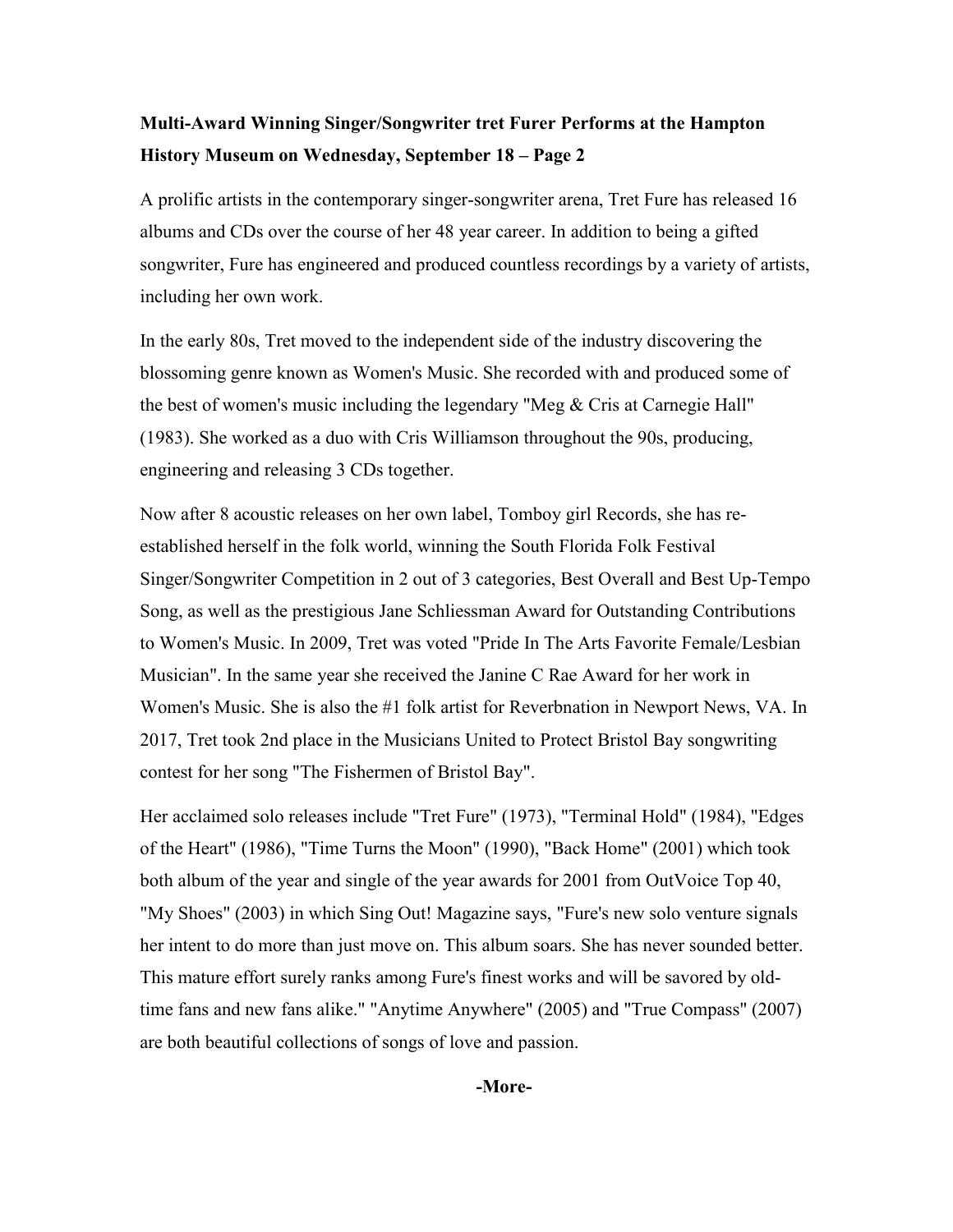# **Multi-Award Winning Singer/Songwriter tret Furer Performs at the Hampton History Museum on Wednesday, September 18 – Page 3**

"The Horizon" (2010), "A Piece of the Sky" (2013) and "Rembrandt Afternoons" (2015) which was chosen by the acclaimed folk music show 'Midnight Special' as their album of the week and was in heavy rotation on folk shows around the country. Her song "Freedom" has been arranged for chorale groups and is being performed widely around the country.

Now Tret has released a stunning collection of songs on her latest release "Roses in November" (2018). "Roses in November" has been on the Folk DJ charts for the past 6 months. Her song "Lessons From Home Plate" was the #1 song in the month of June, with the album at #4 and she was the #2 artist. In November, the title song was #7. Wanda A. Fischer from WMAC Northeast Public Radio has this to say, "Roses in November" is yet another masterpiece from Tret. Exceptionally crafted songs delivered with passion, conviction and, yes, soul. Tret weaves magic both in the lyrics and between the lines. This will certainly be on my "Best of 2018" list.

Fure also markets of her own line of clothing named after her popular song "Tomboy girl". In addition, Tret teaches guitar and songwriting individually and in workshop settings. She paints pet portraits on commission and, an accomplished cook, Fure has also published a cookbook, "Tret's Kitchen", featuring her own recipes. Along with bridging the marketing, production, music and art worlds, Tret served for 6 years as President of Local 1000, The Traveling Musicians Association--a union geared toward helping traveling musicians find security and longevity.

#### **Hampton History Museum**

Museum members are free, non-members \$5. Beer and wine will be available for purchase. Proceeds benefit the Hampton History Museum. Doors open at 5:30 p.m. Seating and capacity are limited.

Held in the Hampton History Museum's Great Hall on the third Wednesday of each month, the Front Porch Music Series presents different genres and of music that have